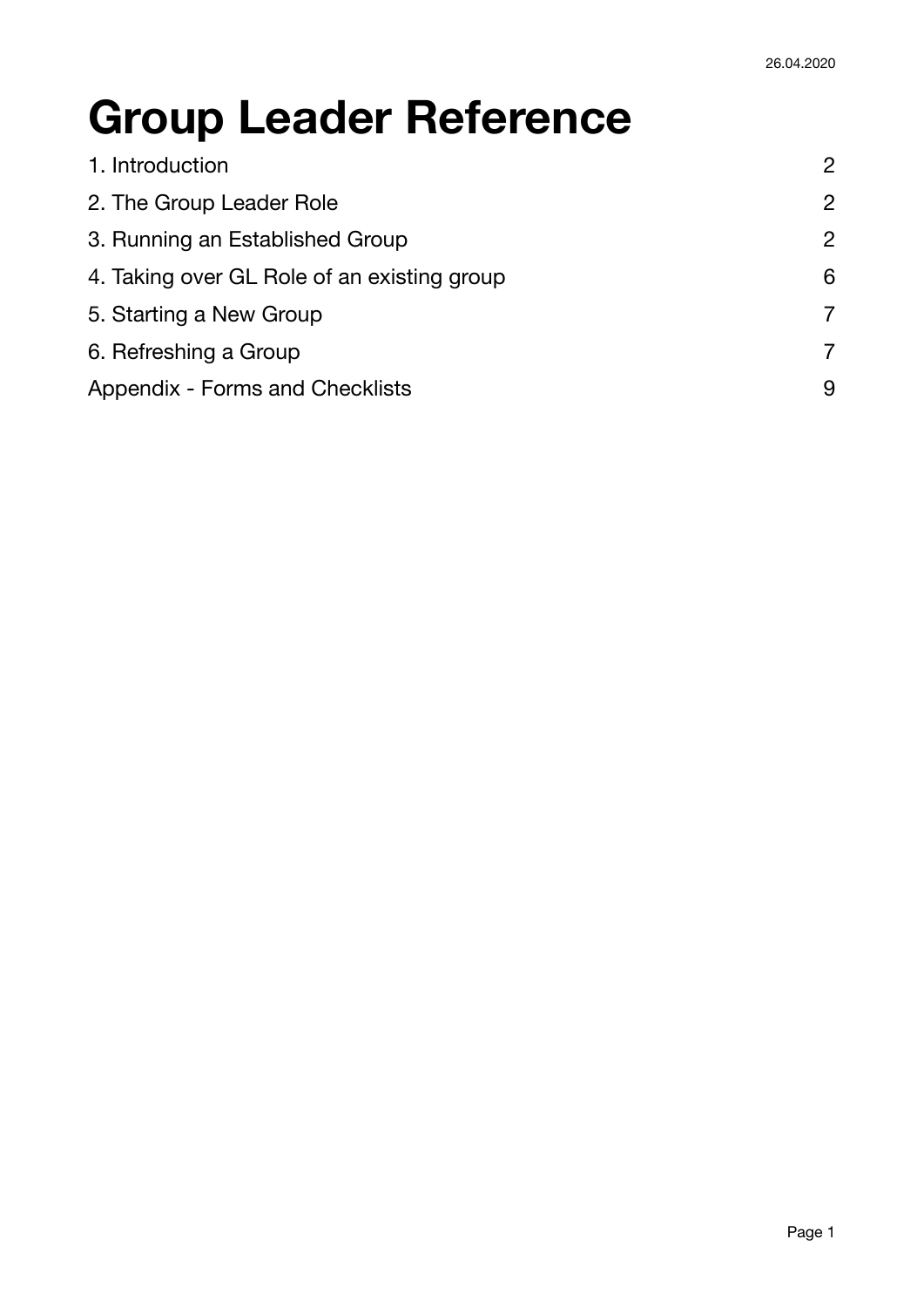# <span id="page-1-0"></span>**1. Introduction**

This document complements the "Group Leader Checklists" by providing additional information and detail. The documents have some overlap for ease of reading, but should be considered as two parts of the whole. They can be read on or downloaded from the Dorchester u3a website or obtained as a paper version from the Group coordinator.

# <span id="page-1-1"></span>**2. The Group Leader Role**

u3a Groups vary considerably, with topics from Architecture to Weaving, nature of the activity from playing Mah Jong through Spanish Conversation to Country Walking and in their size from 5 or 6 members to over 50. What it takes for a group to run varies to match the group, but in common is that each group is run by members for members in line with the u3a's self help and mutual aid principles.

The Group Leader role is to manage the organisation and delivery of a group's meetings, following the u3a's policy and procedures. These are set out below and in the "How the u3a Works" document.

The Group Leader role can be undertaken by one individual or organised and shared between members of the group as the group decides. Indeed we would recommend that the activities of the Group Leader be shared in some way. We do need a single contact with the group for communications. Where this person is not undertaking the full Group Leader role, they can signal this by being called Group Contact.

# <span id="page-1-2"></span>**3. Running an Established Group**

How a group is run is largely up to the leader and its members, but do bear in mind the following guidance.

## **Leadership**

It is good practice to share the leadership responsibilities. Have a deputy who can stand in for you if possible. To the extent possible share both the administration and content delivery activity. Groups with active participants tend to be the most successful.

## **Membership**

All attendees at group meetings must be Dorchester and District u3a members or, for a single visit, guests. This is not only to keep our financials robust, but also to satisfy our insurance policy and Charity Commission requirements.

Note that members of other u3a's still need to be members of Dorchester and District u3a to attend meetings. Membership of a second u3a is at a reduced rate since the National u3a capitation fee is only paid once.

Groups must keep a register of all attendees and send it to the Treasurer monthly or termly, ideally in electronic format (spreadsheet or list in an email). A template is provided in the appendix.

## **Waiting list**

If, when a new member inquires about joining your group you are unable to accommodate them, advise them that you have a waiting list and will discuss with the Group coordinator how they might be accommodated. Take their details and keep a list of members who wish to join your group. Inform the Group Coordinator and keep members on the waiting list informed on a regular basis. An interested member can either join your group later if a place becomes available, or a new group with a new leader can be formed to meet the demand.

## **Finances**

Groups self-finance their their running costs except for room hire. In addition to the standard attendance fee, Group Leaders can collect from their group members an amount per member attending the meeting to cover tea, coffee and any other consumables required for their activity.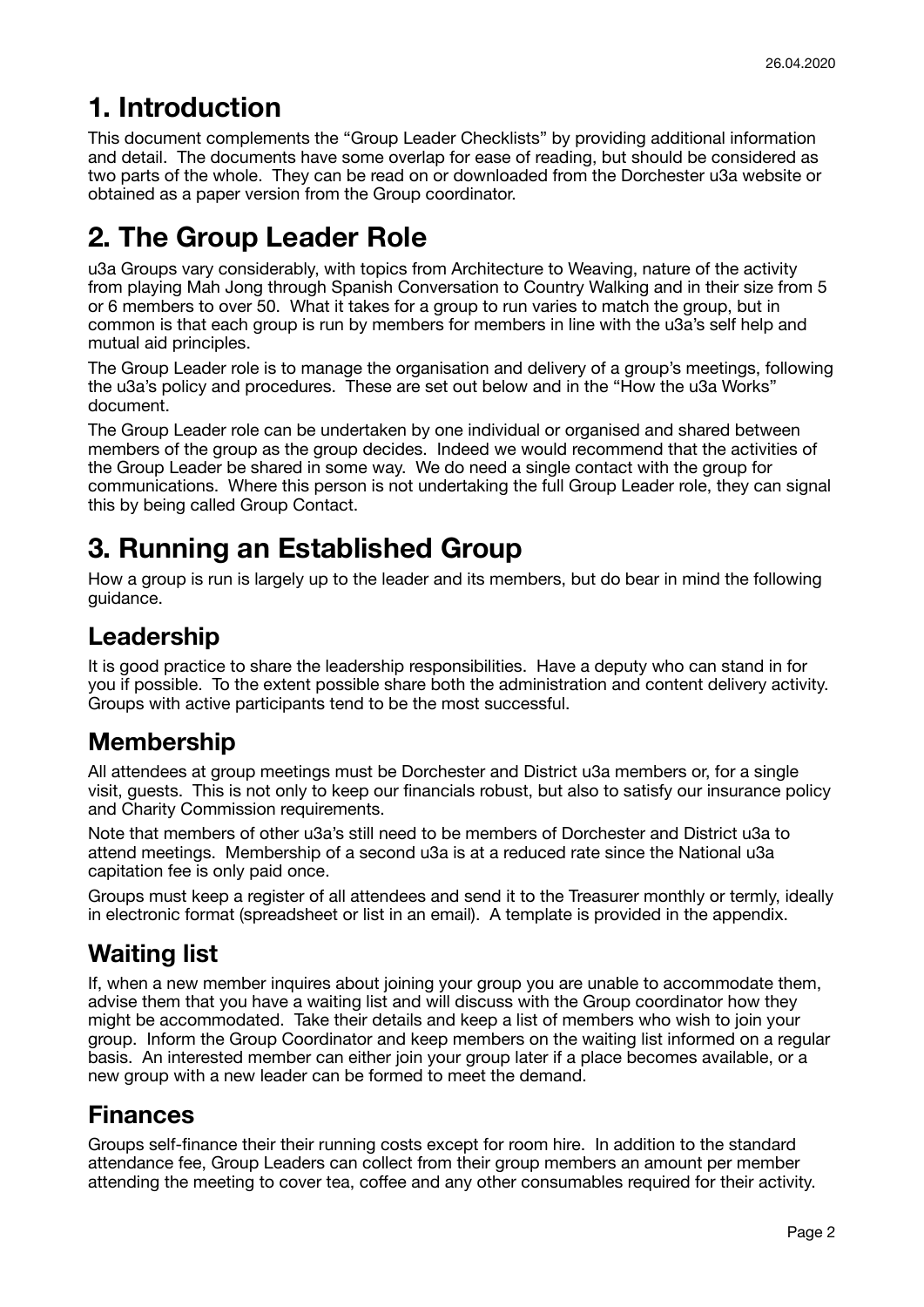Leaders must keep account of attendance fees collected. There are fields on the attendance register template for this purpose. Pay all fees collected to the Treasurer (Can be done by cheque, with cash or by BACS - include Group Name as reference)

#### **Expenses**

Group Leaders should not be out of pocket for carrying out their role. Items the Group Leader requires to perform their role are usually paid for out of u3a funds. If there is any doubt about whether the u3a will pay for an item, please check with the Treasurer. Typical items covered are books and CDs, printing costs, but not table tennis balls.

Group Leaders do not require pre-authorisation to purchase items of value up to £20. Purchases of greater value than £20, must be approved by committee. Send requests with cost details and benefit to the group to the Treasurer.

Expense claims with receipts should be submitted to the Treasurer.

### **Paid u3a Tutors**

We do not make use of paid tutors. It is against the ethos of the u3a. Having this policy also avoids us having to establish the employment status of a paid tutor, drawing up written agreements and monitoring the tutor's public liability insurance. This does not preclude having an outside speaker paid for a single presentation as we do for First Monday Meetings. The cost of having an external speaker for a group must be covered by the group members.

## **Communications and publicity**

Groups need to communicate to attract new members, keep the group members aware of meeting topics, times and locations and if any changes become necessary, and to keep the wider u3a membership aware of the group's activities.

For regular group attendees: Establish with your members how you will communicate with them. For regular notifications and changes, the choice is from email, your webpage and by telephone.

Over 90% of our members have email. Please use the BCC address field in your email system for members' addresses so that the risk of a list of our email addresses getting into the wrong hands is minimised.

Each group has a page or section of a page on the Dorchester u3a website. Webpages can be updated at any time if you maintain your own page, or within a few days if you use a member of the web team to do updates for you. If using your page for meeting changes, make sure your members know to check. In addition to the webpage, each group has an entry on the timetable page. Please advise the Website Coordinator when meeting dates change so that the timetable can be updated.

The telephone obviously works for everyone, but takes more time.

The Newsletter is our only communication that reaches all members. Published three times per year, it provides an opportunity to let the whole of Dorchester and District u3a know about your group. Send Newsletter submissions to [newsletter@dorchesteru3a.org.uk](mailto:newsletter@dorchesteru3a.org.uk).

The Members Update email is sent regularly by the Membership Secretary to all members who have provided their email address and can be used for brief updates.

Also consider providing an update slide for the First Monday meeting by email to [fmslides@dorchesteru3a.org.uk](mailto:fmslides@dorchesteru3a.org.uk). New members often use the FMM to find out about what Dorchester and District u3a does.

## **Day Trips, Study Groups and Holidays**

For groups wishing to organise an outing, we have a number of rules to comply with our charitable status and avoid legal issues (also see Keeping Safe for risk assessment). Finances:

1. If each member makes their own way to a venue (theatres, cinemas, etc.) and pays their own entrance costs (and has whatever insurance is appropriate), then the costs do not need to appear in the u3a accounts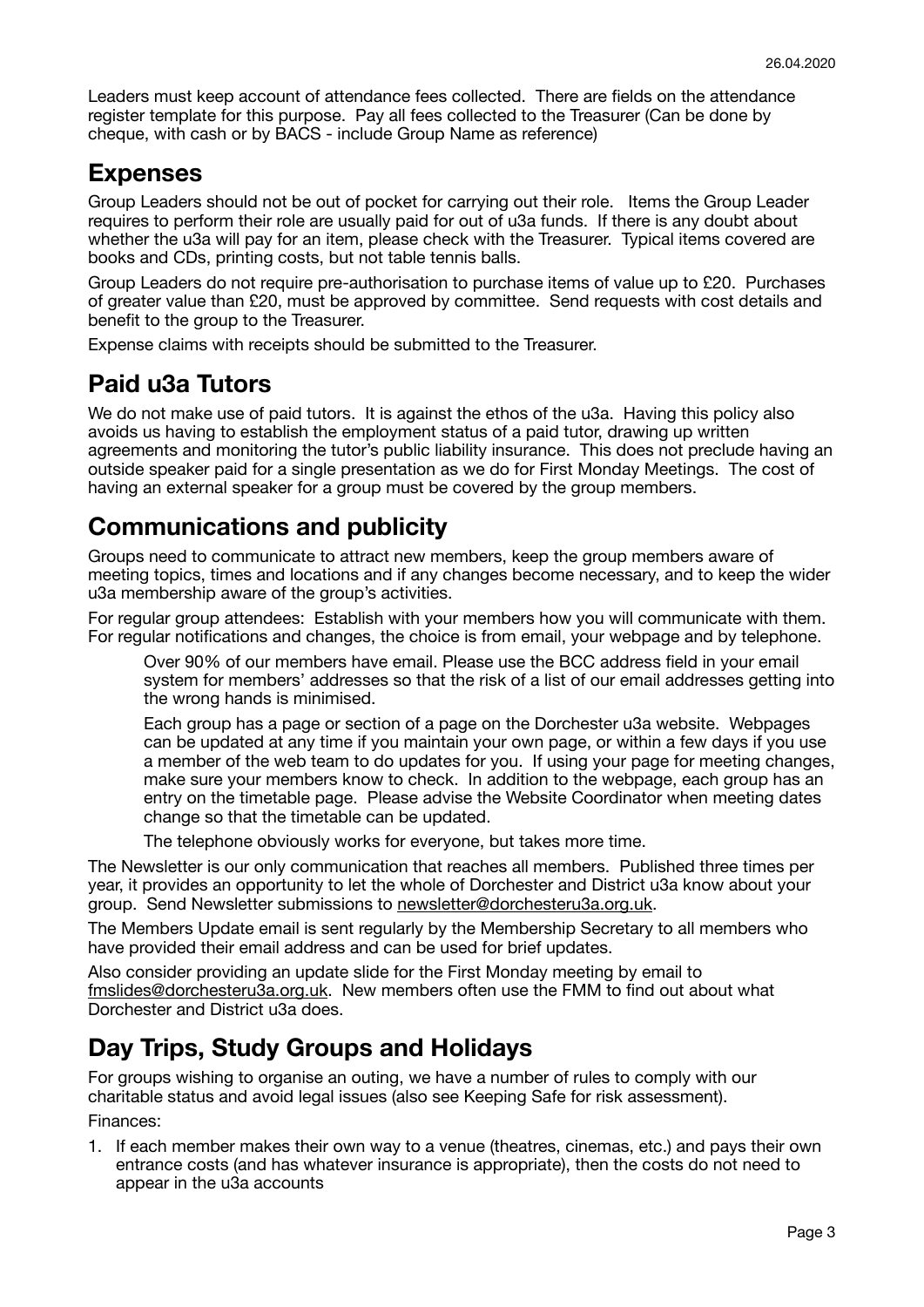2. If the outing organiser is planning to organise the travel and venue for the group, then please contact the Treasurer before making any booking. If the organiser arranges a trip which includes, for example, the transport and ticket price, and the transactions are routed through the u3a bank account, then the costs must be included in our financial accounts.

The cost of an outing should be shared equally by those participating including the Group Leader.

In order to avoid losing money:

- Decide on a minimum viable booking number and calculate the cost per person on this basis. If more members join the outing, the extra money should be refunded.
- Set a deadline date for receiving payments from members booking. If you have not had the minimum viable booking number by this date, then cancel the trip. The deadline date should be set such that coaches or other reservations can be cancelled without incurring a charge.
- You may consider offering places on the outing to associated organisations two weeks (say) before the deadline if you are clearly going to have places. People who are not u3a members must pay an extra amount (refer to Dates and Rates) for the day's membership.

If we run more than 10 trips longer than a day per year or offer our trips to non members (of any UK u3a), we lose our exemption from the UK Package Travel regulations. The regulations impose a number of obligations and liabilities not appropriate for the u3a. Group Leaders must report all trips longer than a day to the Treasurer to ensure we comply with the rules.

For Study Group trips, the Third Age Trust has arranged tour operating liability insurance.

All holidays organised by the u3a must be organised through a travel agency / tour company so that we are covered by their liability insurance. It is preferable that payment to the travel agency is made by each member individually in order to make any potential claims more straight forward.

As long as the basic procedures outlined above are followed, then the liability insurance the Third Age Trust provides will cover the day events and study group overnight trips in the UK and Europe, both with respect to third party liability, the group organiser and member to member cover. It must be clearly understood, however, that it does not include personal accident/injury or travel insurance, both of which are the personal responsibility of each u3a member to take out. If we wish to extend an invitation to members of other u3as that is fine

## **Equipment**

We have a set of laptops and audio visual equipment for use by groups. Details of the equipment available for GL use can be found on the website or obtained from the equipment officer. Any regular use of equipment should be reserved on the equipment rota before the start of each term. The reservations on the rota will be rolled over to the following term. Any changes to regular use should be sent to the equipment officer as soon as possible. The rota for each term will be available on the website and on clipboards in the equipment storage cupboards to allow for occasional booking out of equipment.

Any GL who wants one off or occasional use of equipment should reserve it in advance on the Reservation form on the clipboard. When making a reservation GLs should check the rota to make sure it is available for the date and time required.

All equipment going off site i.e. away from the building storing it, MUST be booked out on the clipboard, and returned as soon as possible and certainly before the next use.

## **Keeping Safe**

#### **Safeguarding**

There is the remote possibility that you suspect a member is being subject to abuse or neglect. If someone discloses abuse to you, listen and be sympathetic. Inform a committee member as soon as possible. Our safeguarding policy provides detailed guidance and can be found on our website.

#### **Risk Assessment**

Leaders must undertake risk assessments for group activities at a level appropriate for the activity. This means, for example, for a regular activity in the same room, each time you enter the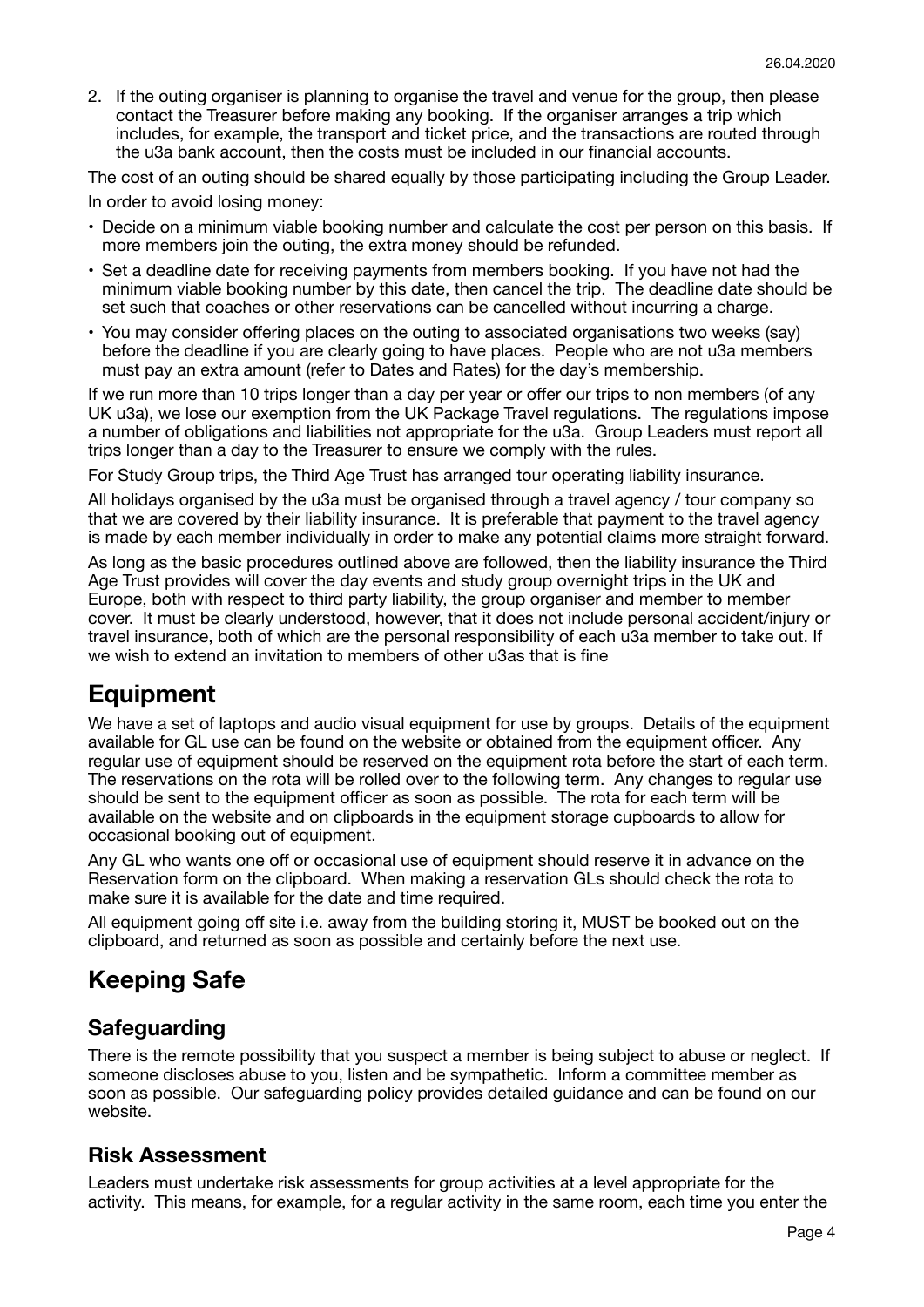building take a few moments to identify any changes that might pose a hazard. Refer to the Third Age Trust Venue Checklist (day of use) in the appendix to see the various checks that might be appropriate for your meeting.

For new or changed activities or venues, and certainly for outside visits, a more systematic risk assessment is needed. Risk assessment checklist for venues and walks are in the appendix and for various other activities are available on the national u3a website (login required).

#### **Emergency Procedures**

Please ensure you are familiar with the alarm, fire exits and assembly points for the venue you are using. These are generally available at the venue often on a notice board. In the event of evacuation, use your attendance register to ensure no one has been left behind.

#### **Incident reporting**

We require an incident report form to be completed for every injury and item damaged, both to comply with our insurance policy, but also to help us learn from experience. The form (See appendix) should be filled in by a member of the committee, a group leader/contact, or the property owner and should submitted to the Secretary or other committee member within 24 hours of the incident.

## **Keeping Legal**

Copyright material: Our CLA license allows you to copy up to 5% or one chapter/article from eligible books, journals and magazines per licence year and per group, share with group members and include in presentations. Check eligibility by entering an ISBN into the Check Permissions tool on the CLA website ([www.cla.co.uk](http://www.cla.co.uk)).

Unless you are sure that material (books, photographs, pictures etc.) is covered by our CLA license or is out of copyright, you must not photocopy it. The copyright on most literary and artistic work expires 70 years after the author dies and, in addition, copyright of the typographical arrangement of a published edition of a work expires after 25 years. A detailed description of copyright rights and rules is provided on the National u3a website: Copyright and Licences - u3a-KMS-DOC-009.

Performance of and listening to music: We have a PRS License covering playing music at our meetings from a radio, TV, CD, MP3, computer, live music. The license is held by the Treasurer.

Data Protection / General Data Protection Regulation (GDPR): As a membership charity, we collect a limited amount of personal data about members in order to inform them about activities relating to membership - name, postal address, telephone numbers, email address, gift aid information. This is permitted under GDPR as a legitimate interest. Groups may wish to collect additional information from members and can do so if the data is needed to support the group's activities AND the members are aware of the reasons why the information if needed. Note that photographs are personal data and consent is required for both taking and displaying. Our members have every right to know what data we collect, how we use it and for it to be deleted.

Keeping Data safe: Not only because it is a legal obligation, but also to safeguard our members, we must take all reasonable steps to avoid personal data from reaching third parties. This means - storing personal data in as few places as required for our operational needs; storing data on systems with strong individually held passwords. We should not keep personal data on the shared u3a laptops and as a practice, we use the email BCC address field to limit the spread of email address lists.

#### **Insurance**

As a u3a affiliated to the Third Age Trust, we benefit from insurance policies taken out by the Third Age Trust:

Public and products liability: insures us against liability for:

- Accidental injury to or death of any person.
- Accidental loss or damage to material property not belonging to the us (u3a and members), which arises or is caused in connection with the 'business' of the u3a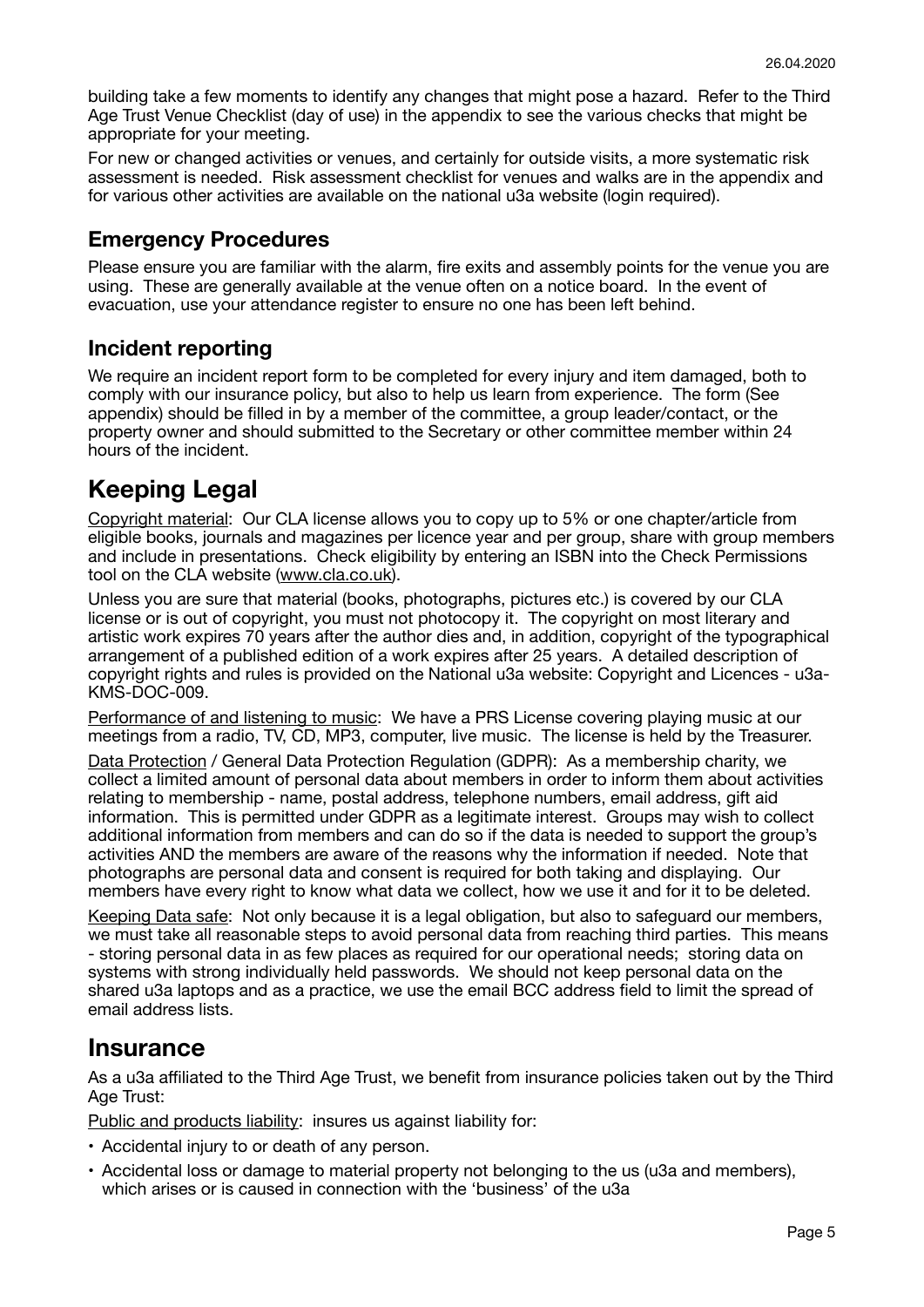The insurance specially excludes use of motor vehicles and loss or damage to property in our control.

Tour operators' liability insurance: provides insurance for short study trips.

Equipment insurance: insurance against loss or damage to u3a equipment in transit and wherever held as long as kept in locked cupboards or member's homes (£250 excess).

Home Contents insurance: covers damage to the property of any u3a member whilst their home is being used to host a u3a event. (£250 excess)

More detail of our insurance can be found on the National u3a website: Insurance Overview u3a-KMS-DOC-013.

## **Problem solving**

Sometimes issues can arise within a group that disrupt the smooth running and spoil the enjoyment for everyone. Don't leave a problem too long before trying to resolve it. Talk to the Group coordinator or Committee if you are unsure how to resolve the problem or just want someone to explore options with. You can also ring National Office (020 8466 6139) if you want to talk something through or check something out.

#### **Issues between group members**

Where there is potential for friction it is advisable to begin by bringing it into the open. Either you or another person could try to facilitate a discussion either with the members concerned or with the whole group, but it is important that the facilitator remains neutral and non-judgemental. If you cannot reach a resolution informally speak to the Group coordinator or a member of your Committee. If a situation does not resolve and becomes acrimonious your Committee can consult the advice on disciplinary procedure provided by the Third Age Trust.

### **Resources and Help**

Whatever your question or need, someone already has the answer. Here is a list of sources you can call:

Committee Members: are a good start point for most questions and specifically the Group coordinator for group related questions. Contact details for all are on our website in the menu ABOUT US / CONTACTS and also in each Newsletter.

Group Leaders: Other Group Leaders may have had the same issue or need. The Group Leaders' meeting is there for answering Group Leader questions.

National Subject Advisers: There is a network of over 70 national subject advisers, whose role is to provide advice on both the setting up of a group in their particular speciality and the sustainability of ones already in existence. For the list and contact information, see the Third Age Matters magazine or on the at website www.u3a.org.uk/learning/subjects.

Other u3as: There are over 1000 u3as in the UK and there is a good chance that one of them is already doing what you are planning (The development of this document benefitted greatly from reviewing a number of GL handbooks from other u3as as well as the template from the National u3a website). Links to the websites of local u3as are provided on our website menu RESOURCES / LOCAL u3a GROUPS. For others, try using Google.

National u3a Office: the staff team are available Monday to Friday to offer support: [www.u3a.org.uk/contact](http://www.u3a.org.uk/contact)

Other Learning Resources: We have links to a number of museums and libraries etc. on our learning resources page. Menu RESOURCES / LEARNING RESOURCES.

## <span id="page-5-0"></span>**4. Taking over GL Role of an existing group**

In most cases, the retiring Group Leader will be available to support their successor, but if they are or will become unavailable, make sure you find out the logistics of the group:

- The list of members and how the group communicates
- Where the group meets, gaining access to the meeting room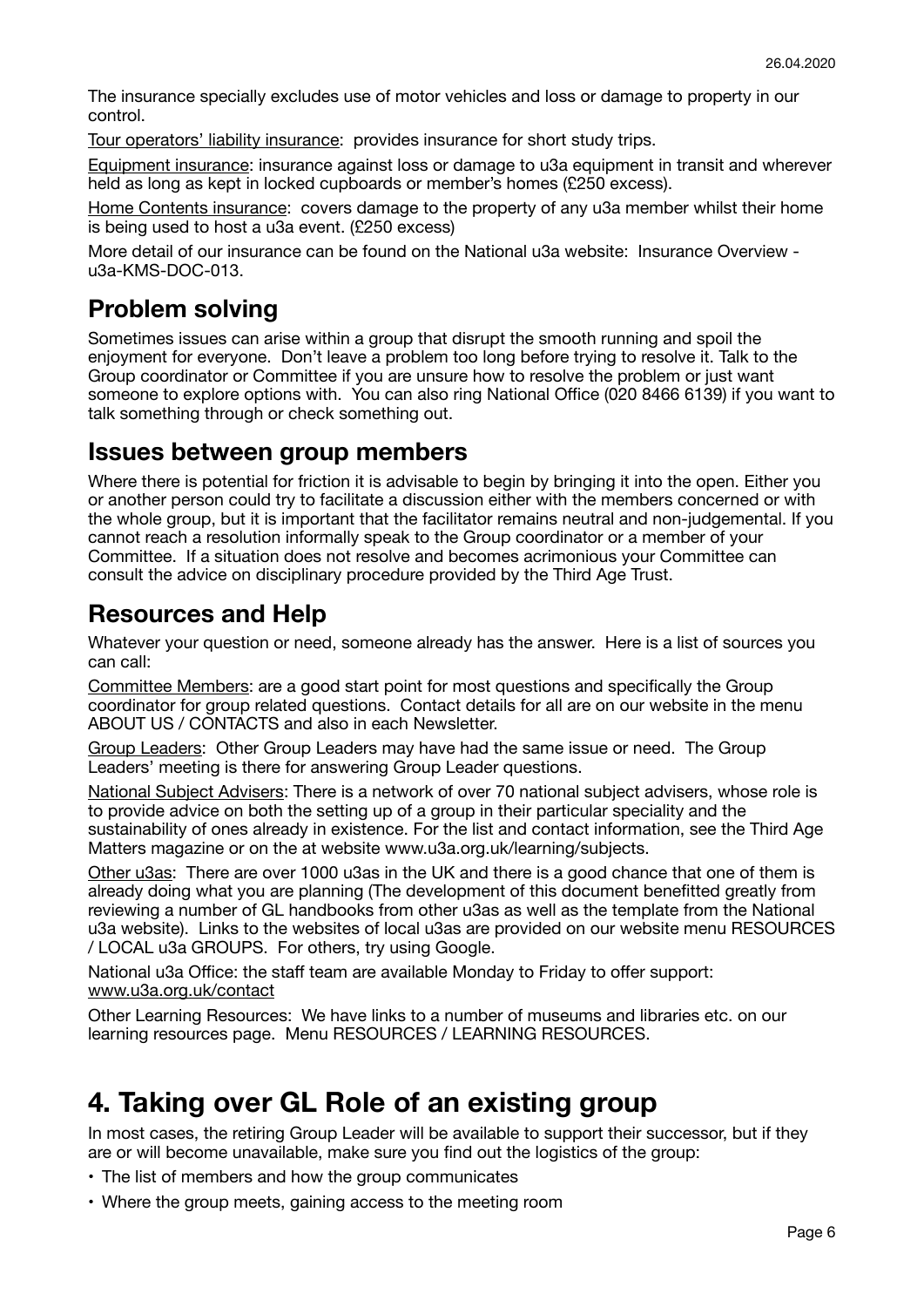- Equipment used
- What have meetings covered in the last year (or other appropriate period)
- Who maintains the group webpage and how is it used.

As a new Group Leader you will have your own ideas about what the group should do and how it should work, but do take the opportunity to consult with group over directions. See Refreshing a Group below for an approach.

## <span id="page-6-0"></span>**5. Starting a New Group**

Any member can put forward suggestions for a new group they themselves would like to establish and run, or suggest a group they would like to see established. Ideas for new groups are always welcome.

In the first case discuss your idea with the Group coordinator. The Group coordinator will guide the process of starting the group with the steps below depending on circumstances:

- Generate and test for interest in the idea, announcing in the First Monday Meeting, in the newsletter, email update and website and make a list of interested members.
- If not the idea originator, identify a Group Leader for the prospective group.
- Discuss (Group Leader, Group coordinator and Treasurer) the expected running costs for the group and whether it will all be funded centrally or if group members will need to self-fund.
- Hold an initial meeting, agenda including the following points:
	- 1. Discuss the purpose of the group.
	- 2. Check for skills within the group.
	- 3. Agree, if relevant, the level that the group will be aimed at beginners, improvers, advanced.
	- 4. Agree the tasks that need doing to run the group and who is willing to support these who is willing to help with the programme or support the administration.
	- 5. Agree how the group will work discussion, instruction, presentation etc.
	- 6. Agree when and where the group will run.
	- 7. Identify any accessibility needs that group members may have.
	- 8. If the group will need to self-fund, agree the costs for running the group and what members will need to pay.
	- 9. Discuss how group members will communicate with each other
- Discuss meeting room requirements with the Venues Officer and request bookings.
- Discuss equipment requirements with the Equipment Officer and make reservations.
- Update all interested members, and announce at the First Monday Meeting and in the Newsletter.
- Arrange for a group webpage with the Website Coordinator.
- Start Meeting!

## <span id="page-6-1"></span>**6. Refreshing a Group**

It is quite normal for a group to become stale and stuck in a rut at some point. Every year, consider if it is time to review how the group is working. Consider having a debate with group members on one or more of:

- Purpose: Has the group strayed away from its intended purpose? Are members happy with the purpose or would they like to modify it?
- Content: is there a different area (topic, skill, activity) that the group can explore?
- Delivery: can the format of meetings be varied? Lectures, teaching vs. Discussion; Theoretical vs. Hands-on practical; meeting room vs. Field trip.
- Membership: would the group benefit from having new members? Is it time for a more active recruitment campaign?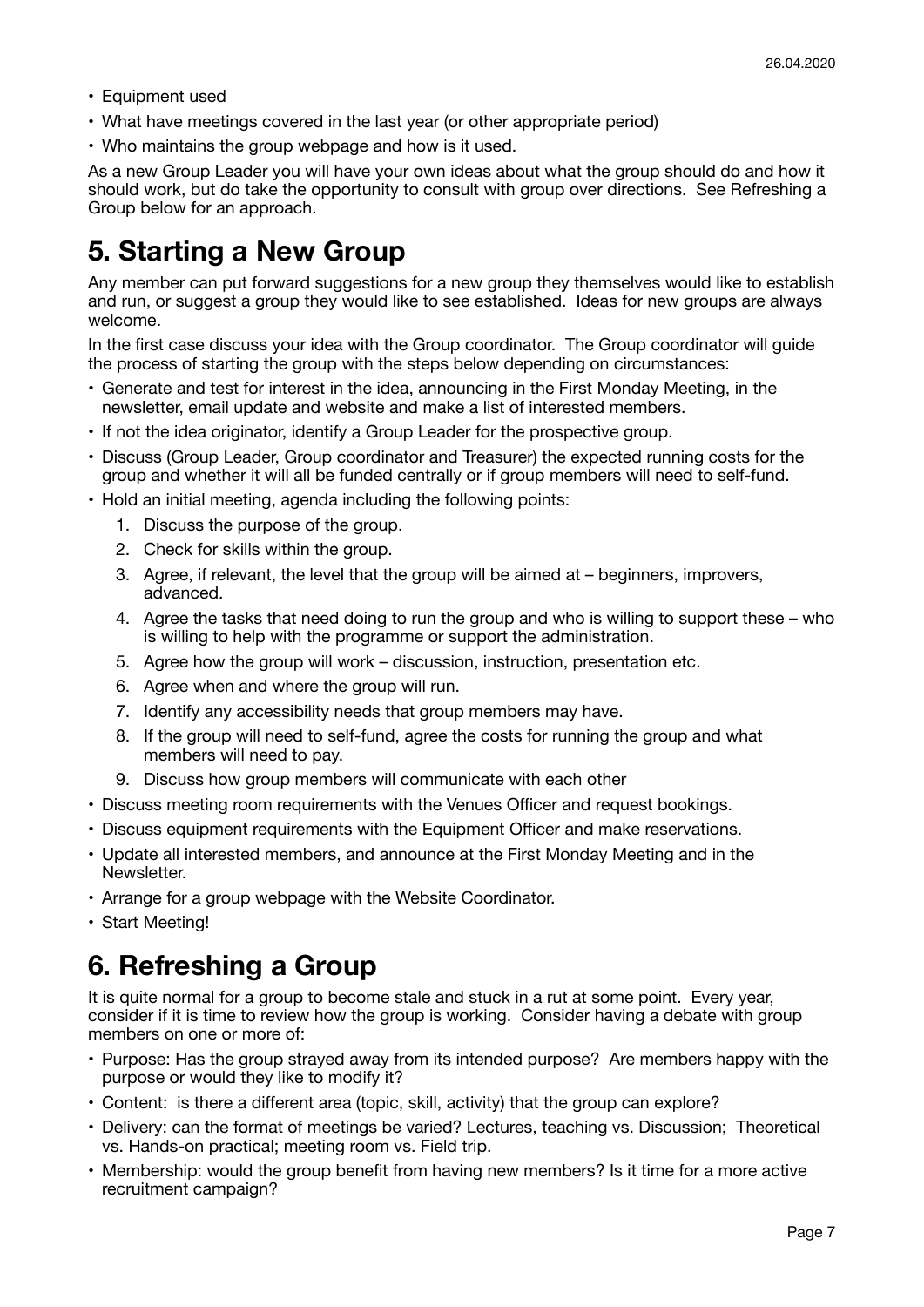- Leadership: Can another group member lead one or more meetings to bring a different style.
- An event: having a special speaker, a special outing, a short course.
- Everything: it might be productive to have a more general discussion with the group. Brainstorm what members would like to do more of, less of and what to continue as is.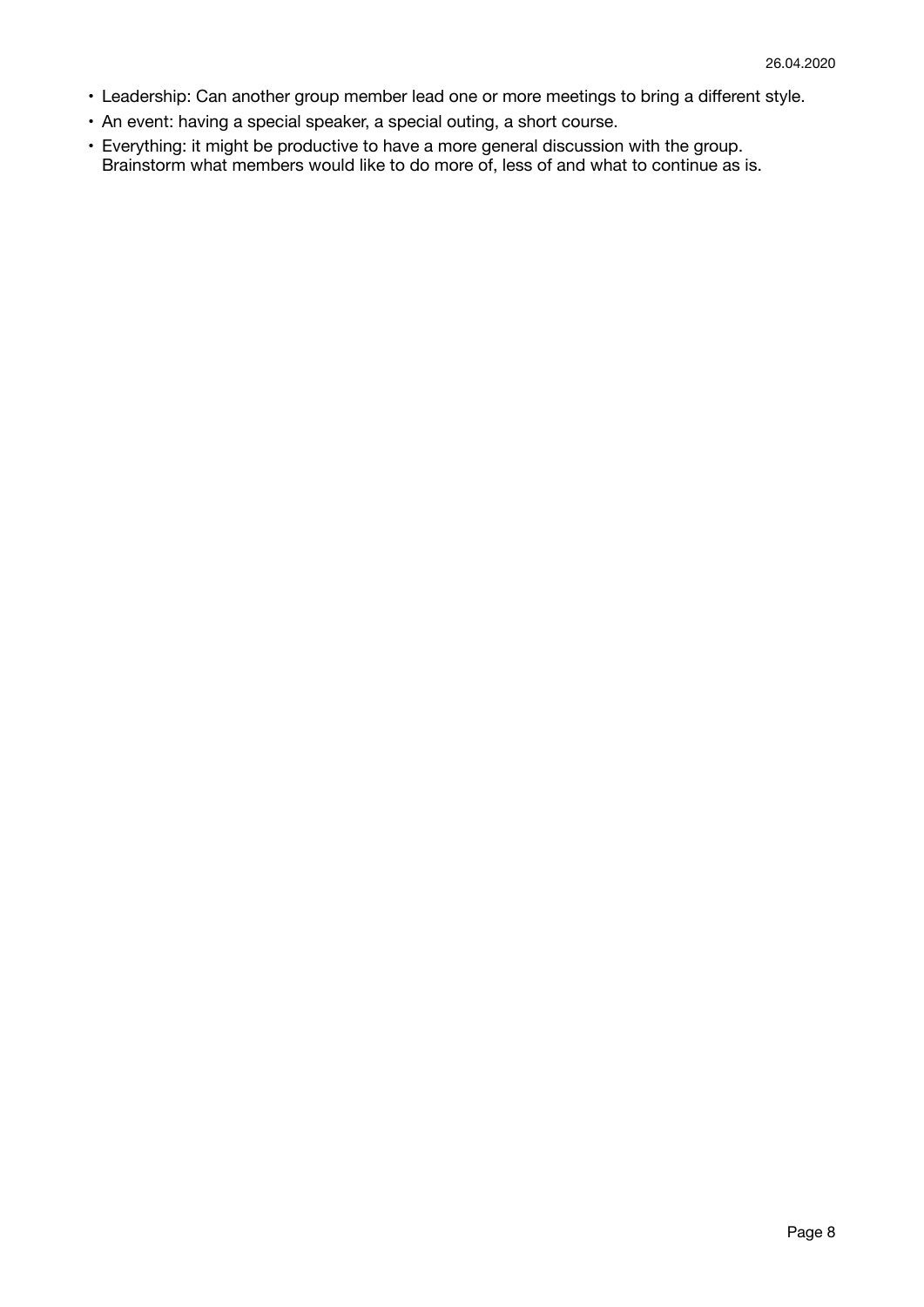# <span id="page-8-0"></span>**Appendix - Forms and Checklists**

- Attendance
- Incident report
- Venue Checklist (Day of Use)
- Venue Risk Assessment Checklist
- Walk Leader Risk Assessment Checklist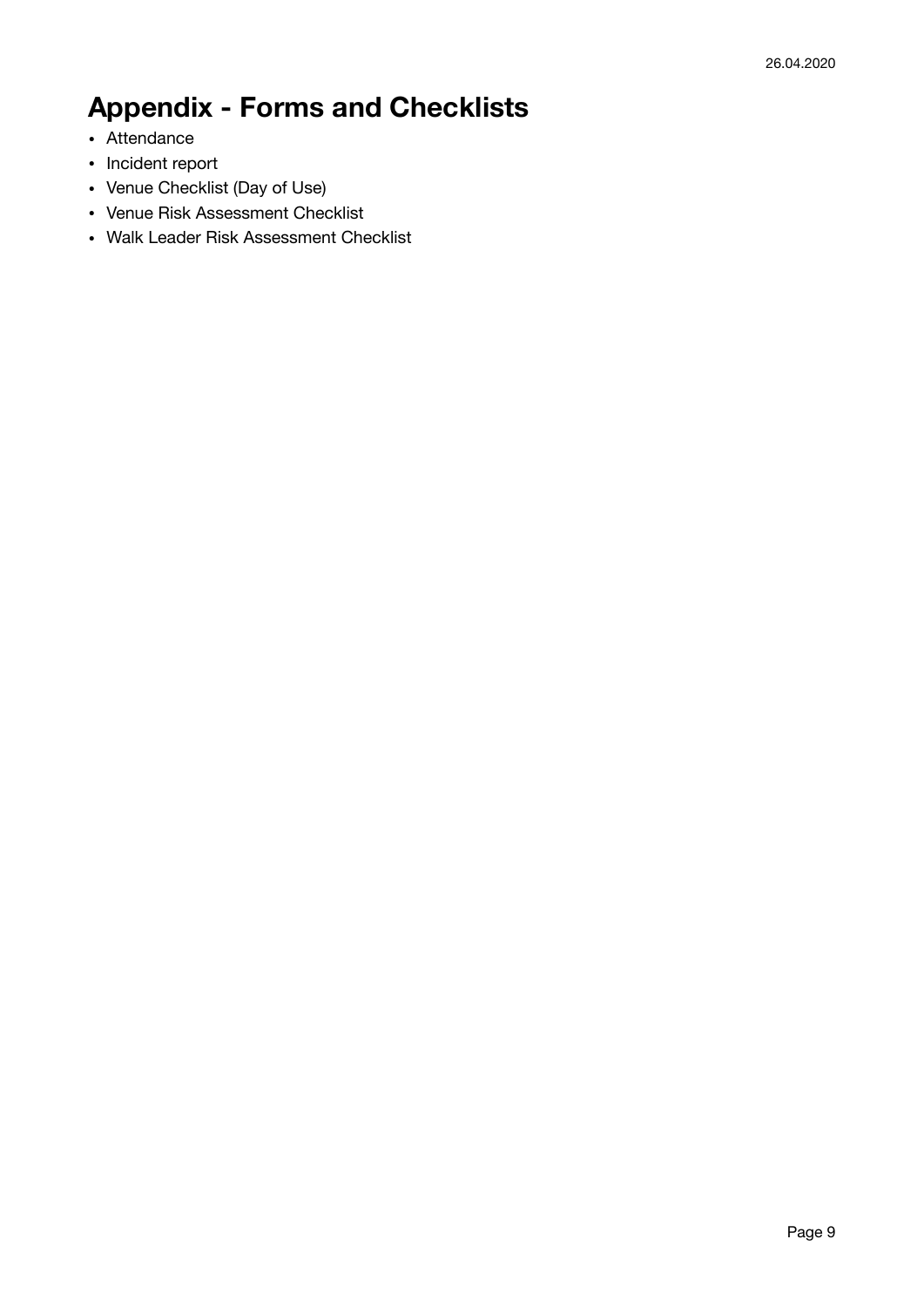## **Meeting Attendance Register**

Group Name:\_\_\_\_\_\_\_\_\_\_\_\_\_\_\_\_\_\_\_\_\_\_\_\_\_\_\_\_\_\_\_\_\_\_\_\_\_\_

Group Leader/Contact:\_\_\_\_\_\_\_\_\_\_\_\_\_\_\_\_\_\_\_\_\_\_\_\_\_\_\_\_\_\_

| <b>Name</b>      | M. Number | Date: | Date: | Date: | Date: |
|------------------|-----------|-------|-------|-------|-------|
| Josephine Bloggs | 4321      |       |       |       |       |
|                  |           |       |       |       |       |
|                  |           |       |       |       |       |
|                  |           |       |       |       |       |
|                  |           |       |       |       |       |
|                  |           |       |       |       |       |
|                  |           |       |       |       |       |
|                  |           |       |       |       |       |
|                  |           |       |       |       |       |
|                  |           |       |       |       |       |
|                  |           |       |       |       |       |
|                  |           |       |       |       |       |
|                  |           |       |       |       |       |
|                  |           |       |       |       |       |
|                  |           |       |       |       |       |
|                  |           |       |       |       |       |
|                  |           |       |       |       |       |
|                  |           |       |       |       |       |
|                  |           |       |       |       |       |
|                  |           |       |       |       |       |
|                  |           |       |       |       |       |
|                  |           |       |       |       |       |
|                  |           |       |       |       |       |
|                  |           |       |       |       |       |
|                  |           |       |       |       |       |
|                  |           |       |       |       |       |
|                  |           |       |       |       |       |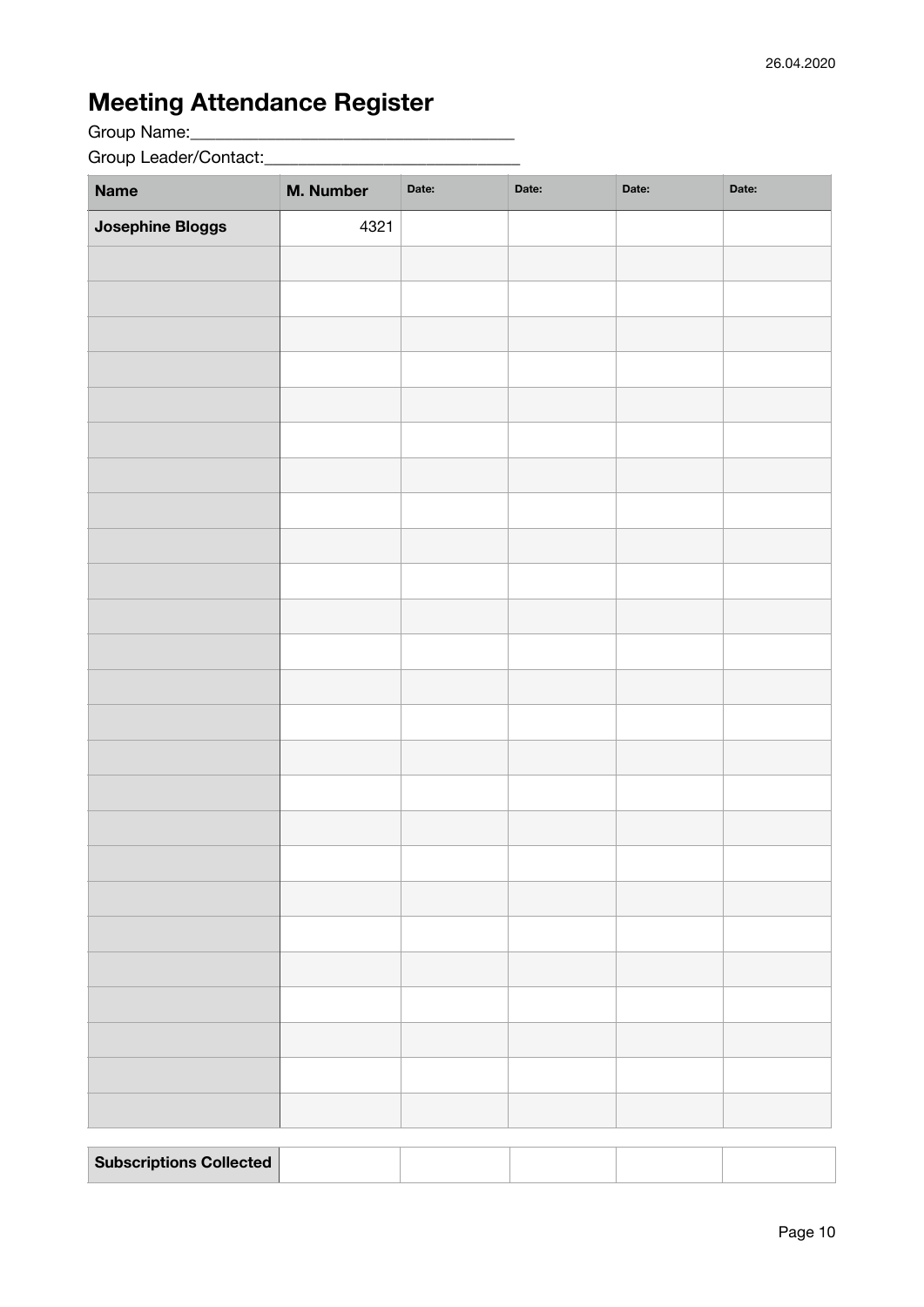## **Dorchester and District u3a Incident report form**

Please note that this form is to be filled in by a member of the committee, a group leader/contact, or the property owner and should be retained on file by the u3a committee in case of a claim and for a period of three years even if a claim appears unlikely.

### **1. Your details**

| <b>Name</b>      |  |
|------------------|--|
| <b>Position</b>  |  |
| Email            |  |
| <b>Telephone</b> |  |
| <b>Address</b>   |  |
| <b>Postcode</b>  |  |

## **2. Incident details**

| <b>Date of incident</b>                                                                           |                                                                                |  |  |
|---------------------------------------------------------------------------------------------------|--------------------------------------------------------------------------------|--|--|
| <b>Time of incident</b>                                                                           |                                                                                |  |  |
| Where did the<br>incident occur?                                                                  |                                                                                |  |  |
|                                                                                                   | Please state the reason for the injured person or damaged property being there |  |  |
|                                                                                                   |                                                                                |  |  |
|                                                                                                   |                                                                                |  |  |
|                                                                                                   |                                                                                |  |  |
|                                                                                                   |                                                                                |  |  |
|                                                                                                   |                                                                                |  |  |
|                                                                                                   |                                                                                |  |  |
| Please describe the circumstances of the incident<br>Attach a sketch or photograph(s) if possible |                                                                                |  |  |
|                                                                                                   |                                                                                |  |  |
|                                                                                                   |                                                                                |  |  |
|                                                                                                   |                                                                                |  |  |
|                                                                                                   |                                                                                |  |  |
|                                                                                                   |                                                                                |  |  |
|                                                                                                   |                                                                                |  |  |
|                                                                                                   |                                                                                |  |  |
|                                                                                                   |                                                                                |  |  |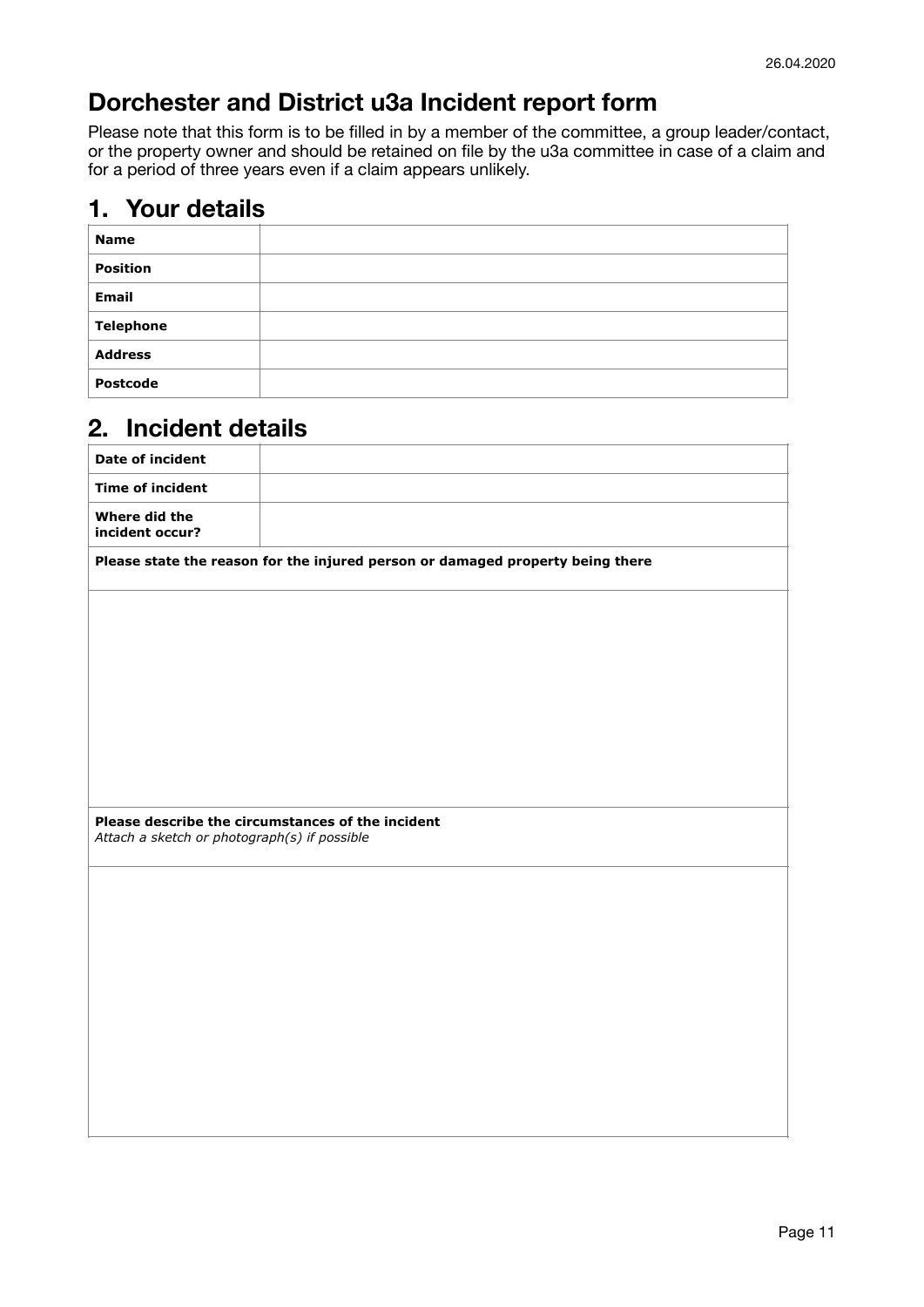## **3. Particulars of person(s) involved in the incident (continue on a blank page if necessary)**

| Name                                                         | Email     |  |  |
|--------------------------------------------------------------|-----------|--|--|
| Address                                                      |           |  |  |
| Postcode                                                     | Telephone |  |  |
| Was he/she a member of your u3a on the date of the incident? |           |  |  |
| Name                                                         | Email     |  |  |
| <b>Address</b>                                               |           |  |  |
| Postcode                                                     | Telephone |  |  |
| Was he/she a member of your u3a on the date of the incident? |           |  |  |

*Sections 4 and 5 are to be completed for any incident involving injury.* 

### **4. Particulars of the injured person(s) (continue on a blank page if necessary)**

| Name                                                         | Email     |  |  |
|--------------------------------------------------------------|-----------|--|--|
| Address                                                      |           |  |  |
| Postcode                                                     | Telephone |  |  |
| Was he/she a member of your u3a on the date of the incident? |           |  |  |
| Name                                                         | Email     |  |  |
| Address                                                      |           |  |  |
| Postcode                                                     | Telephone |  |  |
| Was he/she a member of your u3a on the date of the incident? |           |  |  |

## **5. Details of injury**

| Describe the injury/injuries |
|------------------------------|
| Immediate action taken       |
| Treatment at the scene       |
| Admission to hospital        |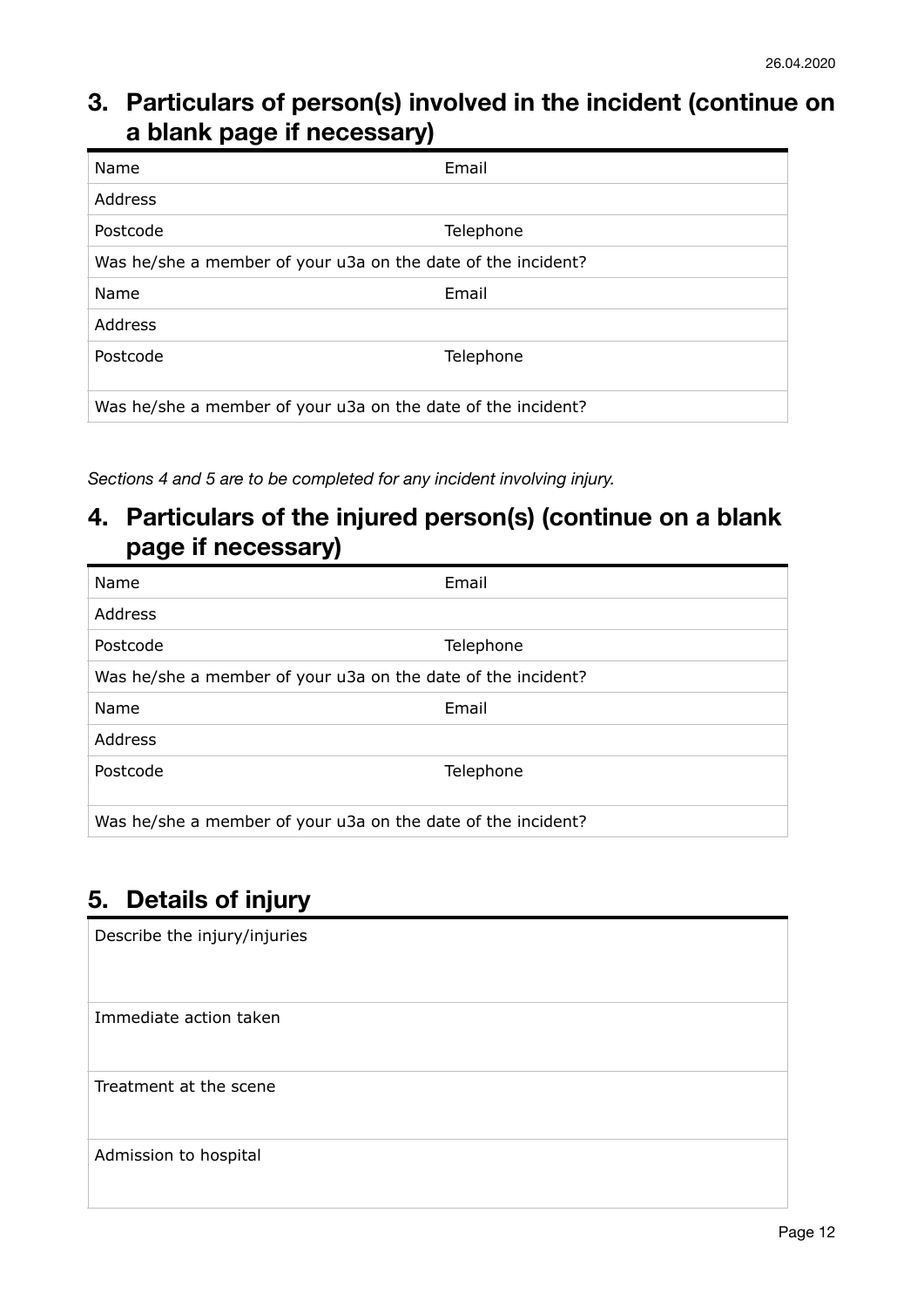Ongoing medical treatment

*Section 6 is to be completed for any incident involving damage to property*

| 6. Details of damaged property          |           |  |  |
|-----------------------------------------|-----------|--|--|
| Describe damage caused                  |           |  |  |
|                                         |           |  |  |
|                                         |           |  |  |
|                                         |           |  |  |
| Estimated cost of repair or replacement |           |  |  |
| Name of owner of damaged property       |           |  |  |
| Email                                   | Telephone |  |  |
| <b>Address</b>                          |           |  |  |
|                                         | Postcode  |  |  |

*The remaining sections are to be completed for all incidents:*

## **7. Name and contact details of any witnesses to the incident**

## **8. Declaration**

I/We declare that to the best of my/our knowledge and belief all the foregoing particulars are true and correct in all respects.

Signed Dated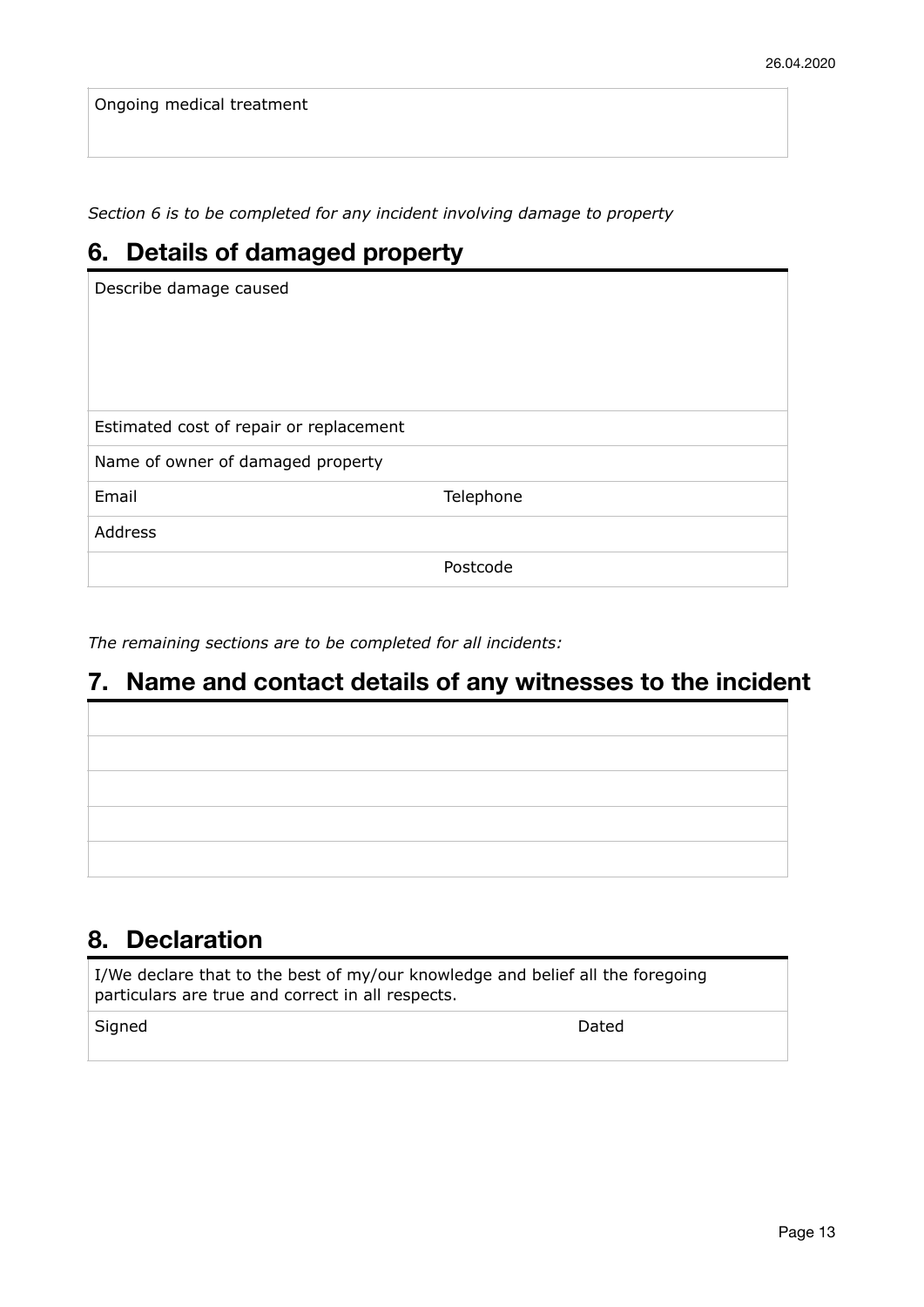# Venue Checklist (Day of Use)

| <b>Dorchester and District u3a</b> |          |
|------------------------------------|----------|
| Group                              |          |
| Date                               | Location |
| Description of Activity            |          |

| <b>Check</b>   |                                                                                                                                                                                                                                                                                  | Yes $(\sqrt{})$ |
|----------------|----------------------------------------------------------------------------------------------------------------------------------------------------------------------------------------------------------------------------------------------------------------------------------|-----------------|
| $\mathbf{1}$   | <b>Emergency Exits unobstructed</b>                                                                                                                                                                                                                                              |                 |
| $\overline{2}$ | <b>Emergency Exits unlocked</b>                                                                                                                                                                                                                                                  |                 |
| 3              | Fire Extinguishers in place                                                                                                                                                                                                                                                      |                 |
| 4              | Toilet facilities open, clean, paper available etc                                                                                                                                                                                                                               |                 |
| 5              | Walkways free from trip hazards                                                                                                                                                                                                                                                  |                 |
| 6              | Kitchen facilities accessible & clean                                                                                                                                                                                                                                            |                 |
| $\overline{7}$ | Kettle leads in good condition, free from wear and fraying, plug securely attached                                                                                                                                                                                               |                 |
| 8              | Refreshment items available                                                                                                                                                                                                                                                      |                 |
| 9              | First Aid equipment accessible                                                                                                                                                                                                                                                   |                 |
| 10             | Safety Briefing given<br><b>Emergency exits</b><br>a.<br>Assembly point<br>b <sub>1</sub><br>What to do if fire discovered<br>$\mathsf{C}$ .<br>What to do if the alarm sounds<br>$d_{\cdot}$<br>Accident / injury reporting<br>e.<br>f.<br>Toilet and washing facility location |                 |
| 11             | Other (specify)                                                                                                                                                                                                                                                                  |                 |
| 12             | Other (specify)                                                                                                                                                                                                                                                                  |                 |

**Notes**

**Signed Dated**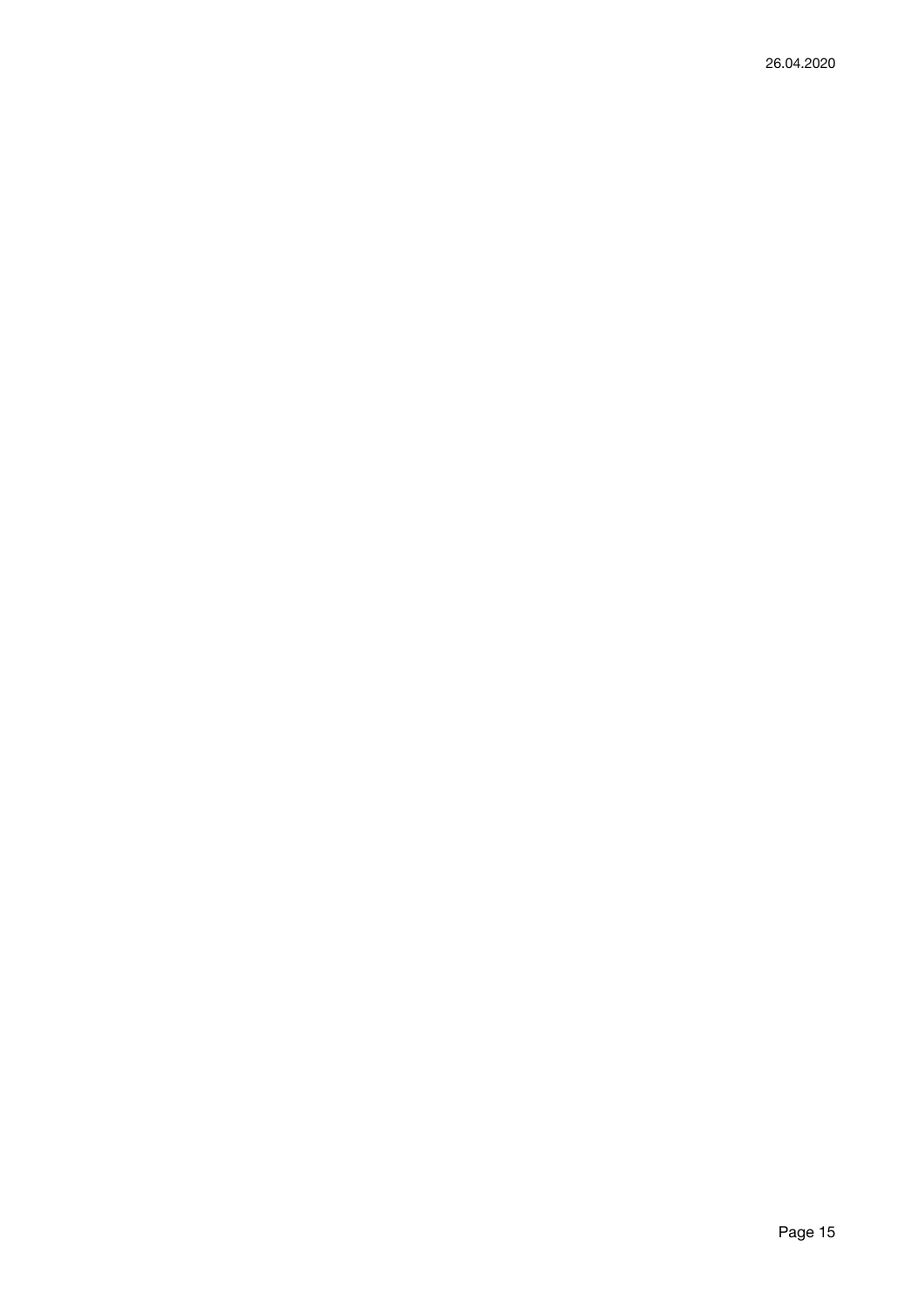# Venue Risk Assessment Checklist

| <b>Dorchester and District u3a</b> |                                                                                                          |  |                   |    |     |                 |
|------------------------------------|----------------------------------------------------------------------------------------------------------|--|-------------------|----|-----|-----------------|
| <b>Interest Group</b>              |                                                                                                          |  |                   |    |     |                 |
| Date                               |                                                                                                          |  | Location/Postcode |    |     |                 |
|                                    | Description of Activity                                                                                  |  |                   |    |     |                 |
|                                    |                                                                                                          |  |                   |    |     |                 |
| Hazard                             |                                                                                                          |  | <b>Yes</b>        | No | N/A | <b>Comments</b> |
| $\mathbf{1}$                       | Is the access suitable for the group attending the activity<br>especially anybody with limited mobility? |  |                   |    |     |                 |
| $\overline{2}$                     | Is wheelchair access adequate?                                                                           |  |                   |    |     |                 |
| 3                                  | Is the area free from obstructions & trip hazards?                                                       |  |                   |    |     |                 |
| 4                                  | Are there adequate means of escape in an<br>emergency?                                                   |  |                   |    |     |                 |
| 5                                  | Are there appropriate direction signs to aid<br>escape?                                                  |  |                   |    |     |                 |
| 6                                  | Is there a Fire Alarm?                                                                                   |  |                   |    |     |                 |
| 7                                  | Is there Emergency Lighting?                                                                             |  |                   |    |     |                 |
| 8                                  | Is there a designated assembly point? Where is it?                                                       |  |                   |    |     |                 |
| 9                                  | Is there an emergency procedure for the building?<br>Do you have a copy?                                 |  |                   |    |     |                 |
| 10                                 | Is seating always laid out?                                                                              |  |                   |    |     |                 |
|                                    | Is it a u3a responsibility before and after the<br>activity to lay out seating                           |  |                   |    |     |                 |
| 11                                 | Is there a kitchen?                                                                                      |  |                   |    |     |                 |
|                                    | Is the kitchen adequate and hygienic?                                                                    |  |                   |    |     |                 |
|                                    | Are food safe cleaning materials available?                                                              |  |                   |    |     |                 |
|                                    | Has the kettle been visually safety checked?                                                             |  |                   |    |     |                 |
| 12                                 | Are the toilet facilities adequate & accessible?                                                         |  |                   |    |     |                 |
| 13                                 | Is equipment being brought to the venue?                                                                 |  |                   |    |     |                 |
|                                    | Has it been checked?                                                                                     |  |                   |    |     |                 |
| 14                                 | Is there a First Aid box and if so where is it<br>located?                                               |  |                   |    |     |                 |
| 15                                 | Does it have a sound system with an induction<br>loop?                                                   |  |                   |    |     |                 |
| 16                                 | Other (define)                                                                                           |  |                   |    |     |                 |
| Additional information:            |                                                                                                          |  |                   |    |     |                 |
|                                    |                                                                                                          |  |                   |    |     |                 |
|                                    |                                                                                                          |  |                   |    |     |                 |
|                                    |                                                                                                          |  |                   |    |     |                 |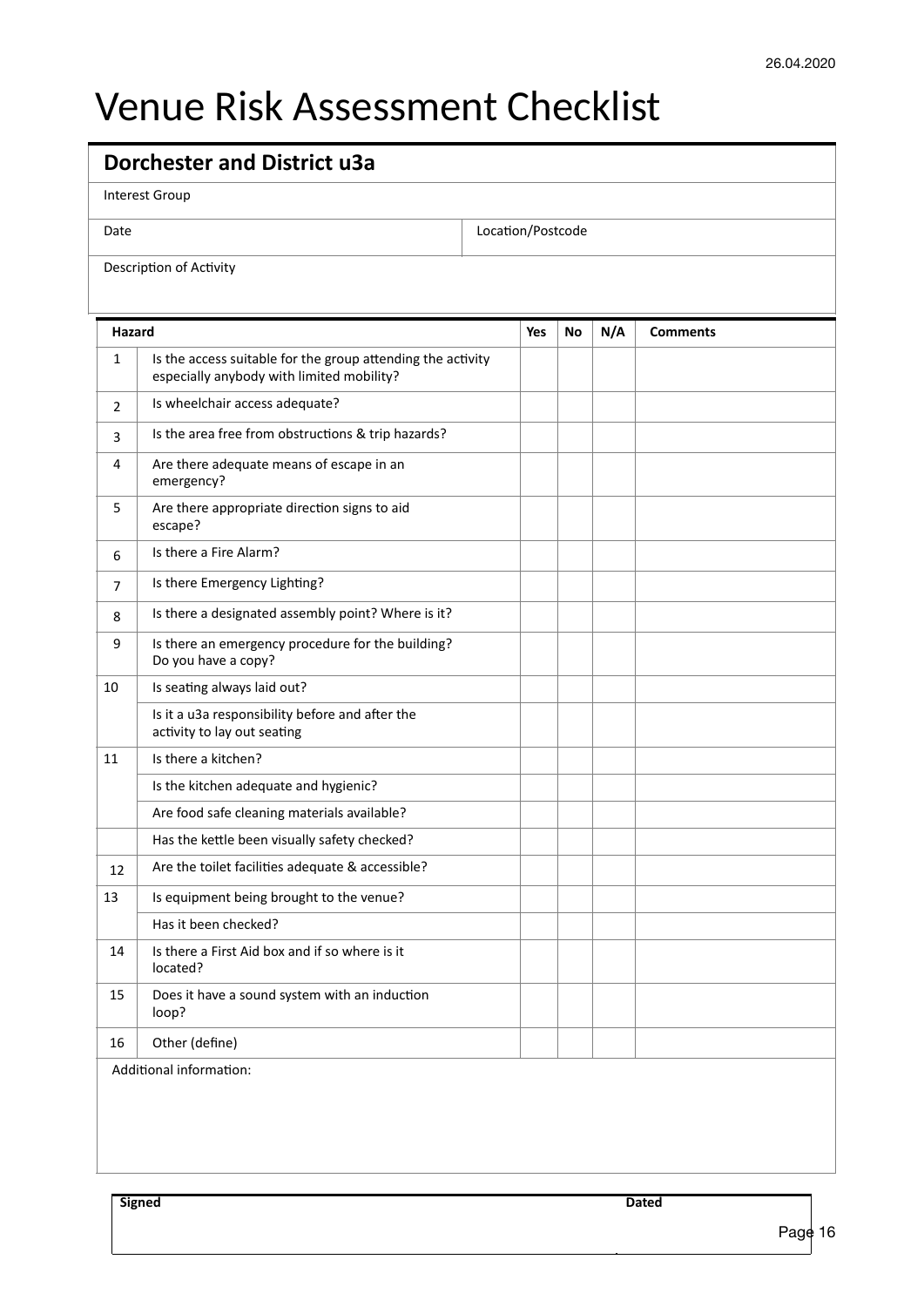# Walk Leader Risk Assessment Checklist

| <b>Dorchester and District u3a</b> |                     |  |
|------------------------------------|---------------------|--|
| Interest Group                     |                     |  |
| Date                               | <b>Walk Name</b>    |  |
| <b>Distance</b>                    | <b>Terrain Type</b> |  |

| <b>Before the walk</b> |                                                                                              | Yes $(\sqrt{})$                                                                                                                                                                                                                                                                                                                                                                                                                                                                                                                                                                                                                    |  |
|------------------------|----------------------------------------------------------------------------------------------|------------------------------------------------------------------------------------------------------------------------------------------------------------------------------------------------------------------------------------------------------------------------------------------------------------------------------------------------------------------------------------------------------------------------------------------------------------------------------------------------------------------------------------------------------------------------------------------------------------------------------------|--|
| 1                      | a)<br>b)<br>C)<br>d)<br>e)<br>f)<br>g)<br>h)<br>i)<br>i)<br>k)<br>I)<br>m)<br>n)<br>O)<br>p) | Provision of information to prospective walkers:<br>Location<br><b>Distance</b><br>Timing<br>Linear / Circular Route<br>Terrain<br>Height and climbs involved<br>Level of fitness required<br>Identification of any 'break off' points (e.g. if members feel unable to continue)<br>Appropriate footwear & clothing<br>Toilet / refreshment facilities en route<br>What to bring $-$ food / drink / compass / map / mobile phone<br>Dogs permitted?<br>Meeting point<br>Public transport options<br>Car parking facilities<br>Need of walkers to bring emergency telephone numbers for next of kin and<br>relevant medical details |  |

|   | On the day                       |                                                                                                                                                                                                                                                                                                                           | Yes $(\sqrt{})$ |
|---|----------------------------------|---------------------------------------------------------------------------------------------------------------------------------------------------------------------------------------------------------------------------------------------------------------------------------------------------------------------------|-----------------|
| 1 |                                  | Check first aid kit & emergency blanket. Identify any first aiders.                                                                                                                                                                                                                                                       |                 |
| 2 | a.<br>b.<br>c.<br>d.<br>e.<br>f. | Briefing before starting out:<br>Route<br>Duration<br><b>Terrain</b><br>Known Hazards<br>Emergency Arrangements – illness, exhaustion, accident, weather problems,<br>terrain problems, lost contact with group<br>Be prepared to advise inadequately equipped walkers not to go but they must<br>make the final decision |                 |
| 3 |                                  | Appoint a backmarker                                                                                                                                                                                                                                                                                                      |                 |

| During the walk                                                   | Yes ( $\sqrt$ |
|-------------------------------------------------------------------|---------------|
| Stay at the front but make sure you can always see the backmarker |               |
| Set an appropriate pace for the level of walk                     |               |